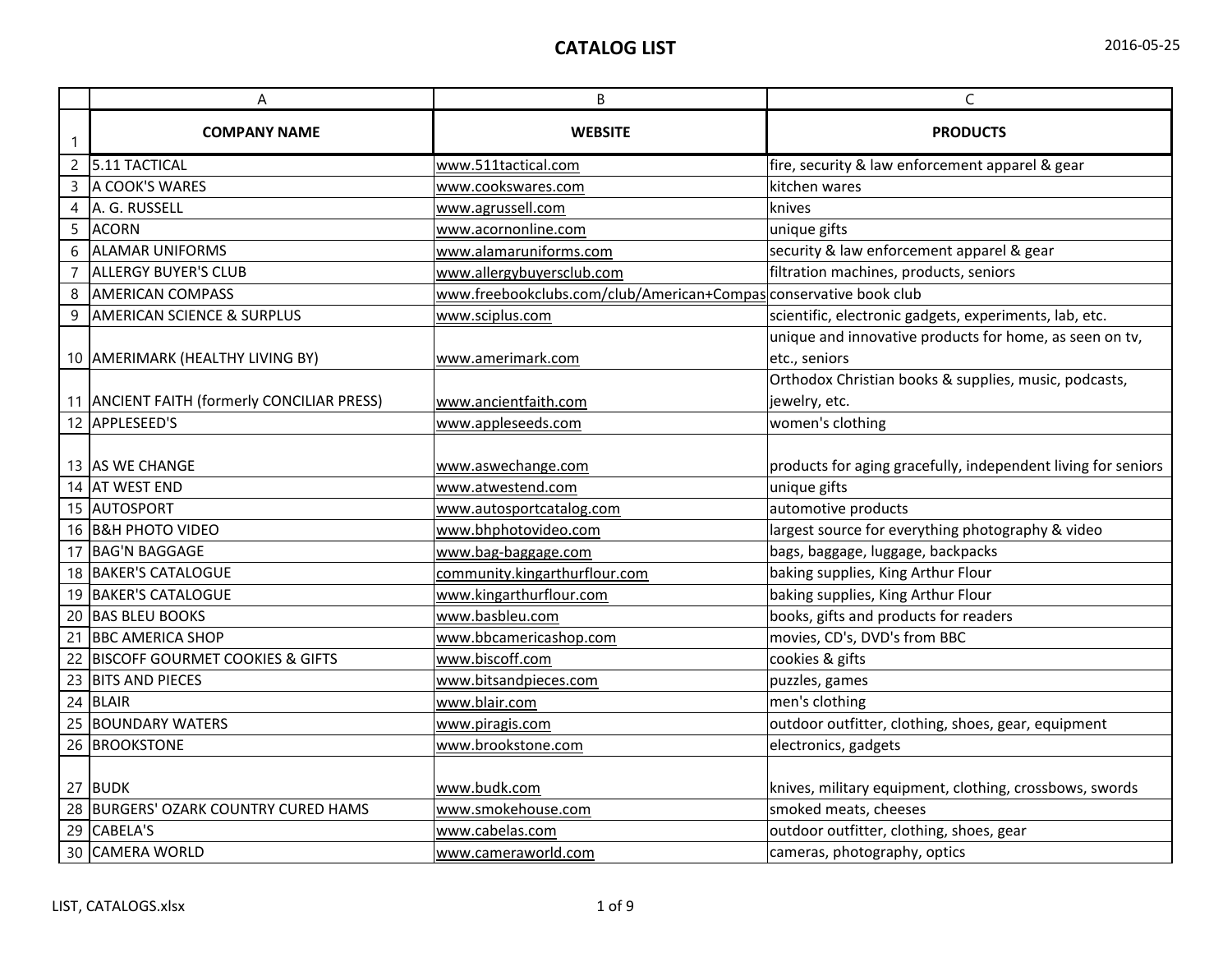|              | А                                   | B                            | $\mathsf{C}$                                              |
|--------------|-------------------------------------|------------------------------|-----------------------------------------------------------|
| $\mathbf{1}$ | <b>COMPANY NAME</b>                 | <b>WEBSITE</b>               | <b>PRODUCTS</b>                                           |
|              | 31 CAROL WRIGHT GIFTS               | www.carolwrightgifts.com     | helpful gifts, items, As Seen on TV stuff, seniors        |
|              | 32 CAROTEC                          | www.carotec.com              | vitamin & herbal supplements & information                |
|              | 33 CATALOG FAVORITES                | www.catalogfavorites.com     | unique gifts                                              |
|              | 34 CHAR-BROIL GRILLS                | www.charbroil.com            | grills & accessories                                      |
|              | 35 CHEAPER THAN DIRT                | www.cheaperthandirt.com      | firearms, ammo and supplies                               |
|              | 36 CHEFS                            | www.chefscatalog.com/        | cookware                                                  |
| 37           | <b>CHIEF SUPPLY</b>                 | www.chiefsupply.com          | fire, security & law enforcement apparel & gear           |
|              |                                     |                              | salsas, hot foods, related gift items, southwest & New    |
|              | 38 CHIMAYO TO GO                    | www.chimayotogo.com/         | Mexico                                                    |
|              | 39 CHRISTIAN BOOK DISTRIBUTORS      | www.christianbook.com        | christian books                                           |
|              | 40 CLEVER GEAR, A JOHNSON SMITH CO. | www.thingsyouneverknew.com   | innovative products for home                              |
| 41           | COLLECTIONS, ETC.                   | www.collectionstec.com       | nice gifts, as seen on TV stuff                           |
|              | 42 COLLECTORS' CHOICE MUSIC         | www.ccmusic.com/             | music                                                     |
|              | 43 COMPANY STORE, THE               | www.thecompanystore.com      | linen, bedding                                            |
|              | 44 COOK BROTHERS                    | www.cookbrothers.com         | <b>EVERYTHING, CHEAP</b>                                  |
|              | 45 COSMIC CHILE                     | www.cosmicchile.com          | hot sauce                                                 |
|              | 46 CRAZY SHIRTS                     | www.crazyshirts.com          | unique shirts                                             |
|              | 47 CRITIC'S CHOICE VIDEO            | www.ccvideo.com              | videos                                                    |
|              | 48 CRUTCHFIELD                      | www.crutchfield.com          | stereo equipment for home and auto                        |
|              | 49 CUDDLEDOWN                       | www.cuddledown.com           | bedding                                                   |
|              | 50 CYBERGUYS                        | www.cyberguys.com            | computer & electronics                                    |
|              | 51 DAEDALUS BOOKS                   | www.salebooks.com            | vintage books & movies, videos                            |
|              | 52 DAMARK                           | www.damark.com               | all kinds of products & deals                             |
|              | 53 DEAN & DELUCA                    | www.deandeluca.com           | fine food, wine & kitchenware                             |
|              | 54 DELTA PRESS                      | www.deltapress.com           | military & survival books & manuals, clothing & equipment |
|              | 55 DOCTORS FOSTER AND SMITH, DVM    | www.drsfostersmith.com       | pet supplies                                              |
|              | 56 DOHENY's WATER WAREHOUSE         | www.doheny.com               | Great pool supplies                                       |
|              | 57 DR. LEONARD'S HEALTHCARE CATALOG | www.drleonards.com           | healthcare products & supplies, seniors                   |
|              | 58 DREAM PRODUCTS                   | www.dreamproductscatalog.com | innovative products for home, car, etc.                   |
|              |                                     |                              | high-quality clothing products for outdoor wear, work,    |
|              | 59 DULUTH TRADING CO.               | www.duluthtrading.com        | camping, hiking equipment                                 |
|              | 60 DULUTH WOMEN                     | www.duluthwomen.com          | clothing                                                  |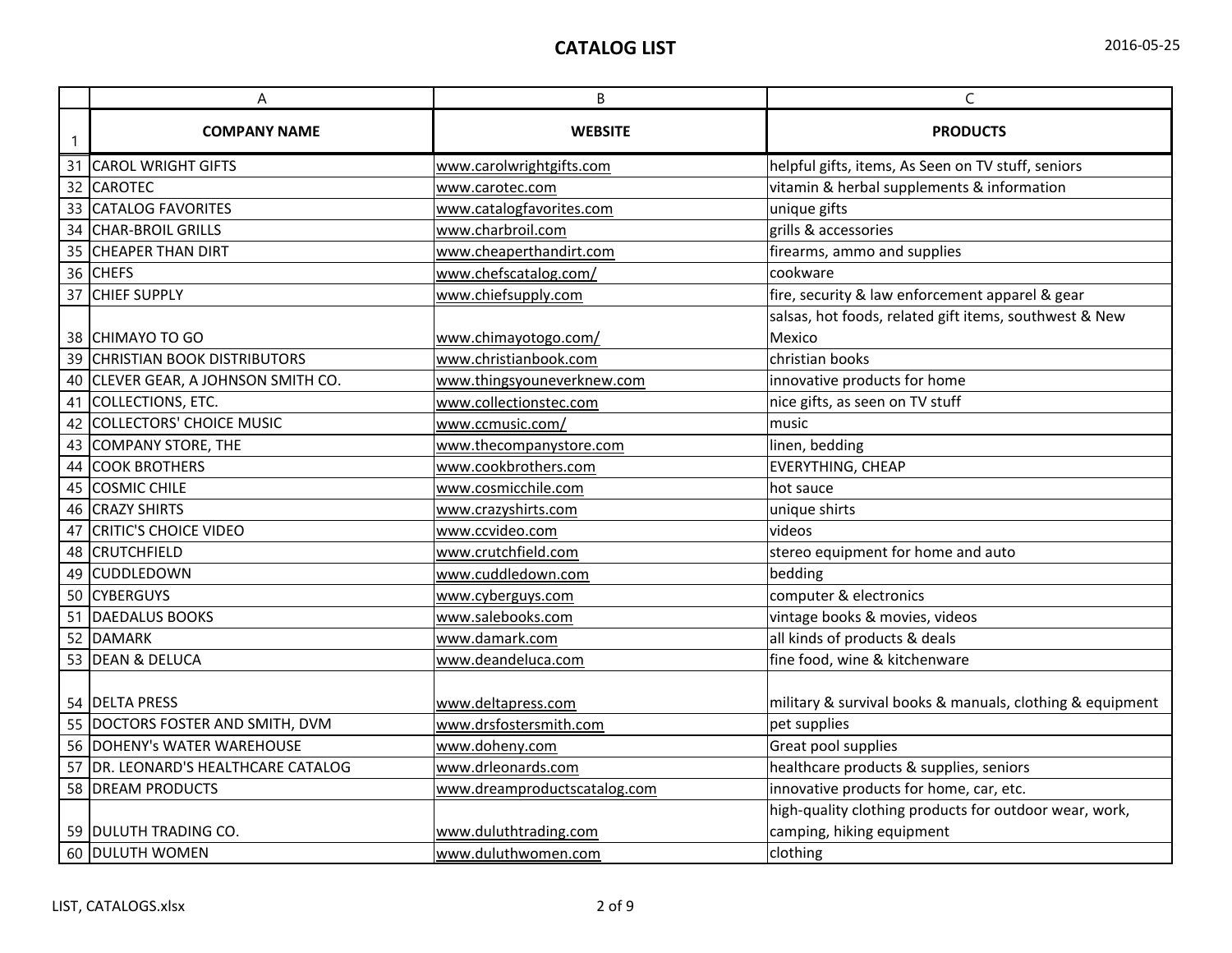|  | 2016-05-25 |
|--|------------|
|--|------------|

|    | Α                                            | В                          | C                                                         |
|----|----------------------------------------------|----------------------------|-----------------------------------------------------------|
|    | <b>COMPANY NAME</b>                          | <b>WEBSITE</b>             | <b>PRODUCTS</b>                                           |
| 61 | EASTWOOD                                     | www.eastwood.com           | unique automotive tools and supplies                      |
|    |                                              |                            | SENIORS unique and innovative products for home, as seen  |
|    | 62 EASY COMFORTS                             | www.easycomforts.com       | on tv, etc.                                               |
| 63 | <b>EDDIE BAUER</b>                           | www.eddiebauer.com         | fine clothing                                             |
| 64 | <b>EDEN PRESS ONLINE PRIVACY CATALOG</b>     | www.edenpress.com          | unique books, links to other similar suppliers            |
|    | 65 EDMUND SCIENTIFIC                         | www.scientificsonline.com  | electronics and supplies for scientific work              |
| 66 | EILENBERGER'S                                | www.eilenbergerbakery.com  | gourmet food                                              |
| 67 | <b>EXPRESSIONS</b>                           | www.expressionscatalog.com | unique products for home and clothing for women           |
|    | <b>EXPEDITIONS BY NATIONAL GEOGRAPHIC</b>    |                            |                                                           |
|    | 68 (NATGEO)                                  | www.expeditions.com        | fine travel and vacations                                 |
|    | F.A.C.E. (Foundation for American Christian  |                            |                                                           |
|    | 69 Education)                                | www.face.net               | Christian education courses, NOAH Plan                    |
| 70 | <b>FEELGOOD CATALOG</b>                      | www.feelgoodstore.com      | pain management clothing and products, seniors            |
| 71 | FIGI'S                                       | www.figis.com              | food, candy, cookies, sweets, pastries                    |
|    | <b>FIREQUEST INTERNATIONAL</b>               | www.firequest.com          | gun, firearm accessories, ammo, unique ammo               |
| 73 | FIRSTSTREET                                  | www.firststreetonline.com  | innovative products for seniors, electronics, etc.        |
| 74 | <b>FLORIAN RATCHET-CUT PRUNING TOOLS</b>     | floriantools.net           | great tools & supplies for home and gardening             |
|    | 75 FOOTSMART                                 | www.footsmart.com          | shoes and accessories, seniors                            |
|    |                                              |                            | fine outdoor and home furniture, furnishings & supplies & |
|    | <b>76 IFRONTGATE</b>                         | www.frontgate.com          | equipment                                                 |
| 77 | <b>FULLER BRUSH COMPANY</b>                  | www.fuller.com             | brushes, cleaning equipment, soaps                        |
| 78 | <b>GADGET ALERT</b>                          | pending                    | electronics, gadgets, unique products                     |
| 79 | <b>GADGET UNIVERSE</b>                       | gadgetuniverse.com         | electronics, gadgets, unique products                     |
|    |                                              |                            |                                                           |
|    | 80 GAIAM                                     | www.gaiam.com              | green & healthy living, environmentally friendly products |
| 81 | <b>GARDENER'S SUPPLY CO.</b>                 | www.gardeners.com          | unique home and gardening products                        |
| 82 | <b>GET ORGANIZED</b>                         | www.shopgetorganized.com   | home organization & storage products                      |
|    | 83 GOLD VIOLIN (INDEPENDENT LIVING)          | www.goldviolin.com         | products for independent living for seniors               |
|    |                                              |                            | college level courses on audio, video-math, science,      |
|    |                                              |                            | language, culture, history, art, philosophy, business,    |
|    | 84 GREAT COURSES, THE (aka THE TEACHING CO.) | www.thegreatcourses.com    | economics, literature, etc. GREAT                         |
| 85 | <b>GRILL LOVER'S CATALOG</b>                 | www.grilllovers.com        | grilling products and supplies                            |
| 86 | <b>GRIOT'S GARAGE</b>                        | www.griotsgarage.com       | unique automotive tools, repair, cleaning supplies        |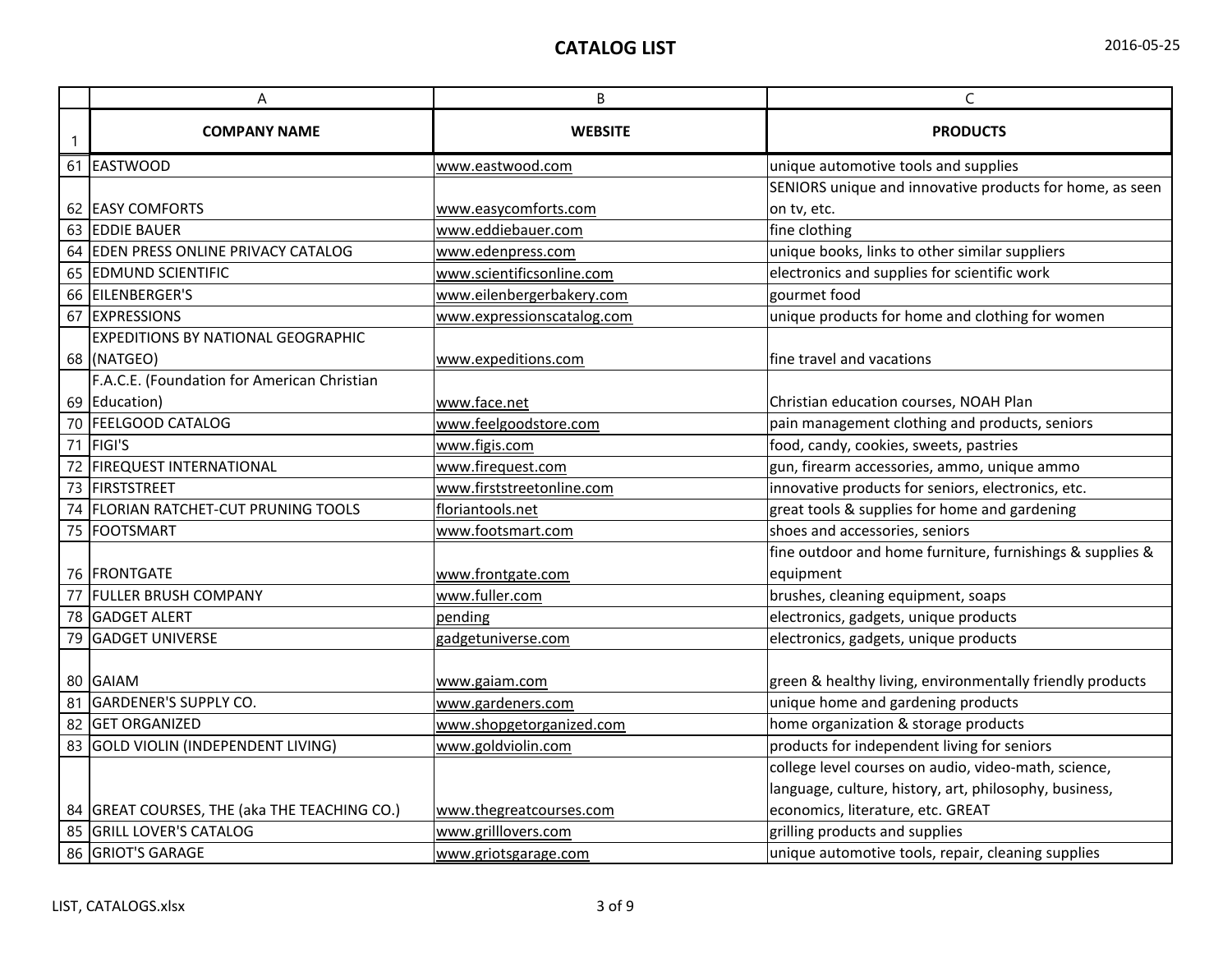|    | A                                         | $\sf B$                                    | $\mathsf C$                                                  |
|----|-------------------------------------------|--------------------------------------------|--------------------------------------------------------------|
| -1 | <b>COMPANY NAME</b>                       | <b>WEBSITE</b>                             | <b>PRODUCTS</b>                                              |
|    | 87 GURNEY'S SEED & NURSERY                | www.gurneys.com                            | seeds for vegetables and flowers, nursery supplies           |
|    | 88 HABAND!                                | www.haband.com                             | seniros, clothing, accessories                               |
|    | 89 HAMMACHER SCHLEMMER                    | www.hammacher.com                          | interesting gifts                                            |
|    | 90 HARBOR FREIGHT TOOLS                   | www.harborfreight.com                      | tools                                                        |
|    | 91 HARRIET CARTER                         | www.harrietcarter.com                      | interesting gifts                                            |
|    | 92 HARRY AND DAVID                        | www.harryanddavid.com                      | food, fruit, nuts                                            |
|    | 93 HEALTHY LIVING BY AMERIMARK            |                                            | SENIORS unique and innovative products for home, as seen     |
|    |                                           | www.amerimark.com                          | on tv, etc.<br>electronics, home items, tools, closeouts and |
|    | 94 HEARTLAND AMERICA                      | www.heartlandamerica.com                   | refurbishments                                               |
|    |                                           |                                            | everything for wireless telecommunications, phones,          |
|    | 95 <b>HELLO DIRECT</b>                    | www.hellodirect.com                        | headsets, bluetooth                                          |
|    | 96 HERRINGTON                             | www.herringtoncatalog.com                  | interesting gifts                                            |
|    | 97 HICKORY FARMS                          | www.hickoryfarms.com                       | meat and cheese, food gifts                                  |
|    | 98 HICKORY ORCHARDS                       | www.hickoryorchards.com                    | fruits, nuts and candies, food                               |
|    | 99 HISTORY BOOK CLUB                      | www.historybookclub.com                    | history books                                                |
|    | 100 HOME MAG                              | www.thehomemag.com                         | local advertising, coupons                                   |
|    |                                           |                                            | SENIROS unique and innovative products for home, as seen     |
|    | <b>101 HOME TRENDS</b>                    | www.qcidirect.com/home-trends-catalog.html | on tv, etc.                                                  |
|    | 102 HOTTER COMFORT CONCEPT                | www.hotterusa.com                          | women's clothing, shoes                                      |
|    | 103 HOUSE OF WEBSTER                      | www.houseofwebster.com                     | meats, cheeses, jellies, jams, gifts, food                   |
|    | 104 IMPROVEMENTS                          | www.improvementscatalog.com                | unique products for home and garden, as seen on TV           |
|    | 105 INDEPENDENT LIVING                    | www.goldviolin.com                         | products for independent living for seniors                  |
|    | 106 IN THE SWIM                           | www.intheswim.com                          | pool supplies                                                |
|    | 107 INTERNATIONAL HISTORIC FILMS          | www.ihffilm.com                            | military, political & social history DVDs, CD's, books       |
|    | 108 INSTITUTE FOR INTERNATIONAL ECONOMICS | www.iie.com                                | global economics                                             |
|    | $109$ J. JILL                             | www.jjill.com                              | women's clothing                                             |
|    | 110JACAMO                                 | www.simplybe.com/jacamo                    | men's clothing                                               |
|    | 111 JAMES AVERY                           | www.jamesavery.com                         | jewelry                                                      |
|    | 112JOCKEY                                 | www.jockey.com                             | underwear                                                    |
|    | 113 JOS. A. BANK                          | www.josbank.com                            | men's clothing                                               |
|    | 114 J.R. WATKINS                          | www.jrwatkins.com                          | soap, spices, flavorings, balms                              |
|    | 115 KAMBER'S                              | www.kambersokc.com                         | fine luggage and gifts                                       |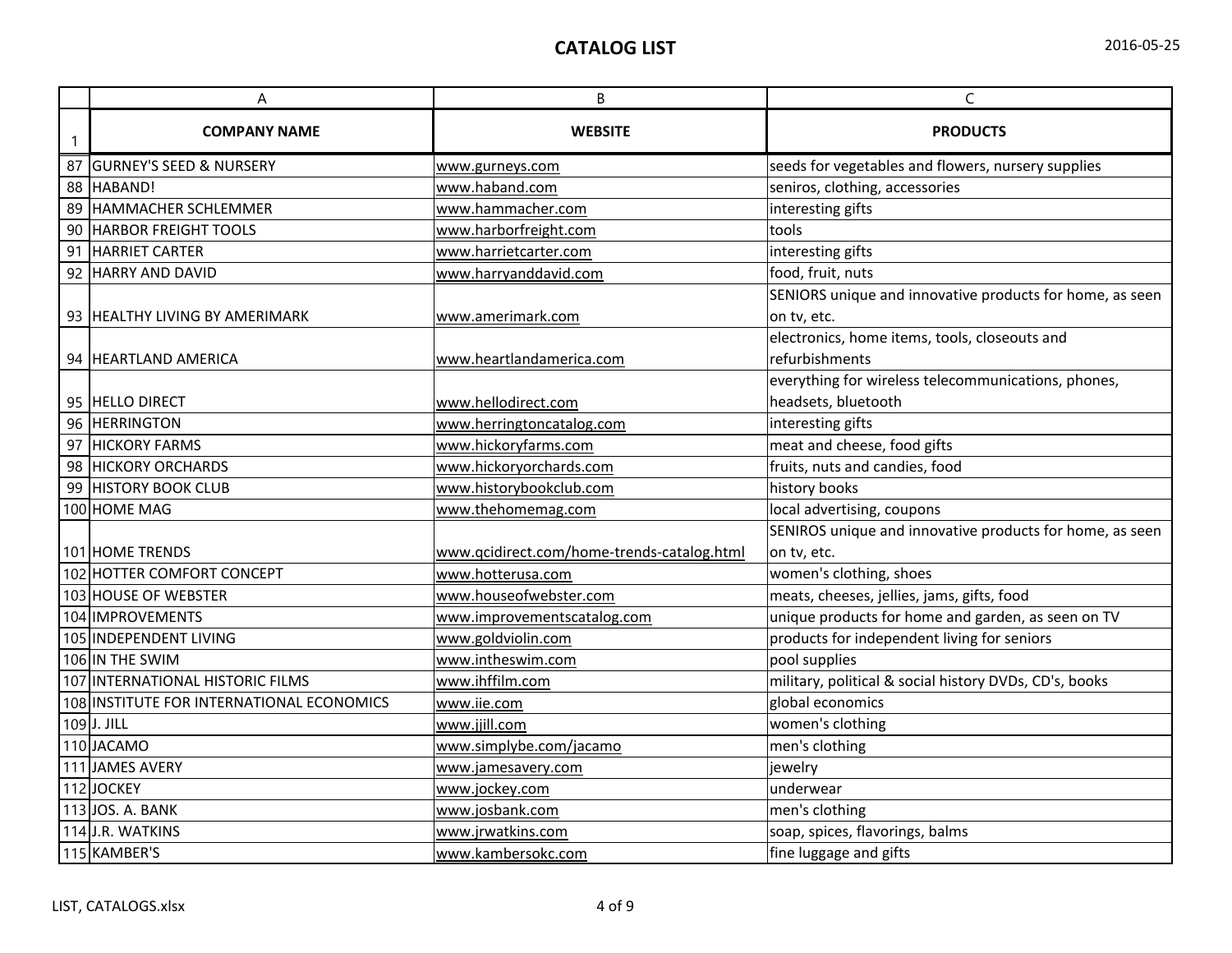| A                               | B                           | $\mathsf C$                                            |
|---------------------------------|-----------------------------|--------------------------------------------------------|
| <b>COMPANY NAME</b>             | <b>WEBSITE</b>              | <b>PRODUCTS</b>                                        |
| 116 KANSAS CITY STEAK COMPANY   | www.kansascitysteaks.com    | steaks, food                                           |
| 117 KEN NOLAN, INC.             | www.kennolan.com            | military surplus and gear                              |
| 118 KITCHEN AND HOME            | www.kitchenandhome          | furnishings and products for home and kitchen          |
| 119 KITCHEN AND MUCH MORE       | www.kitchenandmuchmore.com  | furnishings and products for home and kitchen, gadgets |
| 120 KLEINN AUTOMOTIVE AIR HORNS | www.kleinn.com              | automotive products, air horns                         |
| 121L.L. BEAN                    | www.llbean.com              | clothing                                               |
| 122 LAND'S END                  | www.landsend.com            | clothing                                               |
| 123 LEVENGER                    | www.levenger.com            | gifts for writers, readers, purses and wallets         |
| 124 LIGHT AND LIFE PUBLISHING   | www.light-n-life.com        | Orthodox Christian books & supplies                    |
| 125 LILLIAN VERNON              | www.lillianvernon.com       | gifts                                                  |
| 126 LINEN SOURCE                | www.linensource.com         | linens, bedding                                        |
| 127 MACKENZIE LTD.              | www.mackenzieltd.com        | gourmet food                                           |
| 128 MAGELLANS                   | www.magellans.com           | travel gear                                            |
| 129 MARMI                       | www.marmishoes.com          | shoes                                                  |
| 130 MARS' CHEESE CASTLE         | www.marscheese.com          | cheese gifts, food                                     |
| 131 MARYLAND SQUARE             | www.marylandsquare.com      | women's shoes & handbags                               |
| 132 MCFEELY'S                   | www.mcfeelys.com            | tools, screws and more                                 |
| 133 MEDURI WORLD DELIGHTS       | www.meduriworlddelights.com | fine dried and candied fruits, food                    |
| 134 MILES KIMBALL               | www.mileskimball.com        | SENIORS unique products for home                       |
| 135 MIS DEFENSE PRODUCTS        | www.misdefenseproducts.com  | spy and surveillance gear                              |
| 136 MODERN FARM MERCANTILE      | www.modfarm.com             | unique items for home, camping, farming, survival      |
| 137 MODERN SCHOLAR              | www.recordedbooks.com       | educational courses on audio tape                      |
| 138 MOMA DESIGN STORE           | www.momastore.org           | unique items for home                                  |
| 139 MONTEREY BAY CLOTHING       | www.shopthebay.com          | clothing                                               |
| 140 MOVIES UNLIMITED            | www.moviesunlimited.com     | movies                                                 |
| 141 NATCHEZ SHOOTERS SUPPLIES   | www.natchezss.com           | shooting & reloading supplies, archery, gear           |
| 142 NATIONAL GEOGRAPHIC         | www.shopng.org              | documentaries, books, clothing, gifts                  |
| 143 NEW BRAUNFELS SMOKEHOUSE    | www.nbsmokehouse.com        | smoked meats                                           |
| 144 NORM THOMPSON               | www.normthompson.com        | clothing, food, fine gifts                             |
| 145 NORTHERN TOOL & EQUIPMENT   | www.northerntool.com        | tools                                                  |
| 146 NORTHSTYLE                  | www.northstyle.com          | women's clothing                                       |
| 147 ORIENTAL TRADING            | www.orientaltrading.com     | seasonal fun stuff for kids                            |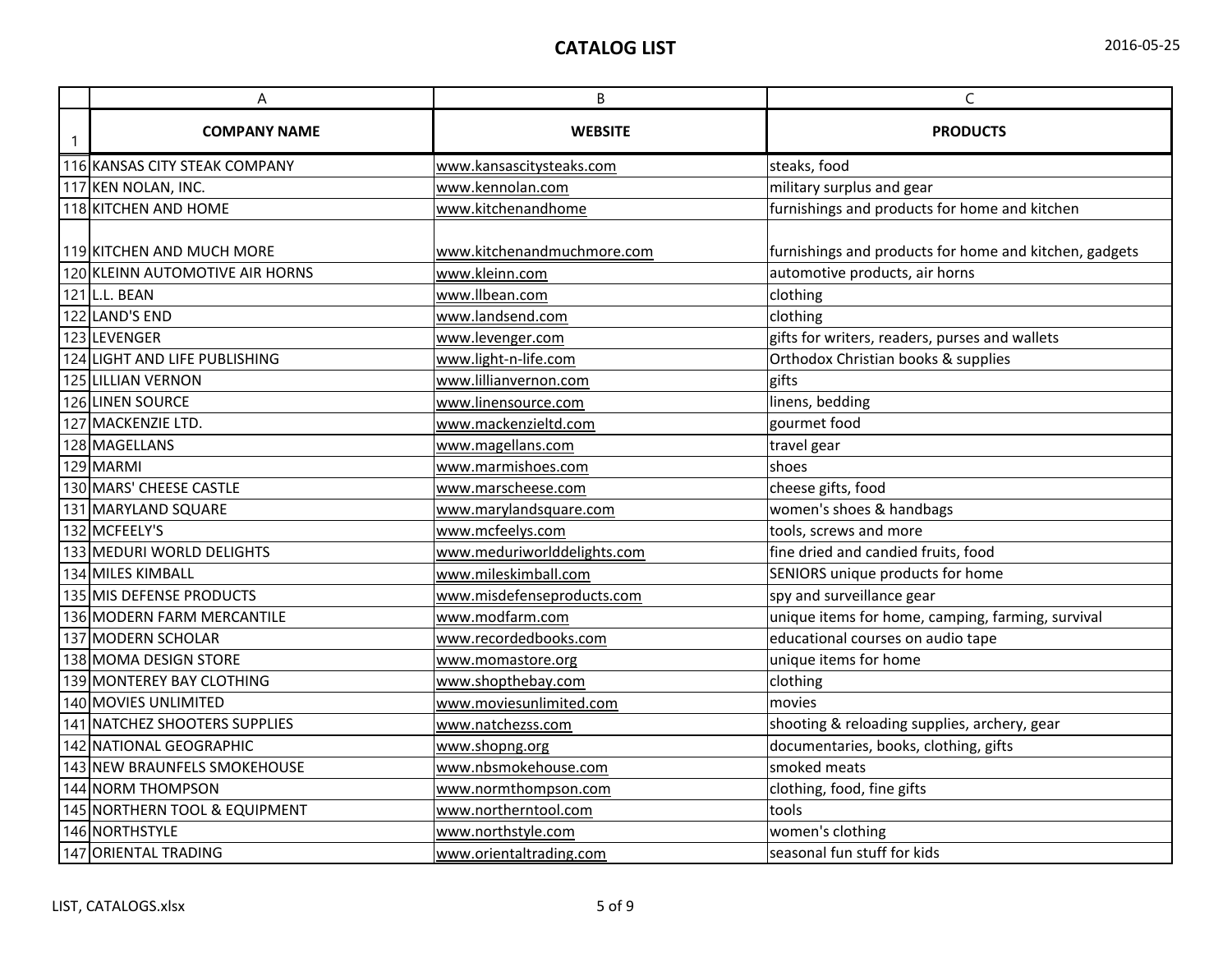| 2016-05-25 |  |
|------------|--|
|------------|--|

|   | A                                    | B                           | $\mathsf C$                                             |
|---|--------------------------------------|-----------------------------|---------------------------------------------------------|
| 1 | <b>COMPANY NAME</b>                  | <b>WEBSITE</b>              | <b>PRODUCTS</b>                                         |
|   | 148 ORVIS                            | www.orvis.com               | men's & women's clothing                                |
|   | 149 PALADIN PRESS                    | www.paladin-press.com       | books                                                   |
|   | 150 PAMPERED CHEF                    | www.pamperedchef.com        | kitchen wares                                           |
|   | 151 PATRICK JAMES                    | www.patrickjames.com        | nice men's clothing - dress casual                      |
|   | $152$ PBS                            | www.shoppbs.com             | education books, videos, music, etc.                    |
|   | 153 PENDLETON                        | www.pendleton-usa.com       | clothing                                                |
|   | 154 PFAELZER                         | www.pfaelzerbrothers.com    | meats, sweets, seafood, fruit - excellent               |
|   | 155 PHYSICIAN'S NATURAL CHOICE       | www.physiciansnatural.com   | vitamin & herbal supplements                            |
|   | 156 PICKET FENCE BY HOME TRENDS      | www.picketfence.com         | unique home and gardening products                      |
|   | 157 PIRAGIS NORTHWOODS COMPANY       | www.piragis.com             | outdoor outfitter, clothing, shoes, gear, equipment     |
|   | 158 PITTMAN & DAVIS                  | www.pittmandavis.com        | fruits, food                                            |
|   | 159 PLOW AND HEARTH                  | www.plowandhearth.com       | unique gifts for home                                   |
|   | 160 POPCORN FACTORY                  | www.thepopcornfactory.com   | popcorn gifts                                           |
|   | 161 PRIESTER'S PECANS                | www.priesters.com           | pecans and candy gifts                                  |
|   | 162 PROFESSIONAL CUTLERY DIRECT      | www.cutlery.com             | cooking equipment                                       |
|   | 163 RAIL RIDERS                      | www.railriders.com          | tough outdoor clothing                                  |
|   | 164 REI RECREATIONAL EQUIPMENT, INC. | www.rei.com                 | outdoor outfitter, clothing, shoes, gear, equipment     |
|   | <b>165 REGINA ORTHODOX PRESS</b>     | www.reginaorthodoxpress.com | Orthodox Christian books & supplies                     |
|   | 166 RELAX THE BACK                   | www.relaxtheback.com        | back equipment, seniors                                 |
|   |                                      |                             | reproduction antique hardware & other items to renovate |
|   | 167 RENOVATORS SUPPLY                | www.rensup.com              | homes                                                   |
|   | 168 SAFE TREK                        | www.safetrek.com            | survival equipment and supplies                         |
|   | 169 SAHALIE                          | www.sahalie.com             | clothing                                                |
|   | 170 SALSA EXPRESS                    | www.salsaexpress.com        | hot sauce                                               |
|   | 171 SERENGETI                        | www.serengeticatalog.com    | women's clothing                                        |
|   | 172 SGT. GRIT                        | www.grunt.com               | Marine Corps clothing and gifts                         |
|   | 173 SHIPPERT MEDICAL TECHNOLOGIES    | www.shippertmedical.com     | medical supplies, seniors                               |
|   | 174 SHOMER-TEC                       | www.shomer-tec.com          | military and law enforcement equipment                  |
|   | 175 SIGNALS                          | www.singnals.com            | interesting gifts                                       |
|   | 176 SIMPLY AUSTRALIAN                | www.simplyoz.com            | Australian foods and gifts                              |
|   | 177 SIMPLY AUSTRALIAN                | aussiecatalog.com/          | Australian foods and gifts                              |
|   | 178 SMARTHOME                        | www.smarthome.com           | electronics, security, unique items                     |
|   | 179 SMITHSONIAN                      | www.smithsoniancatalog.org  | unique gifts                                            |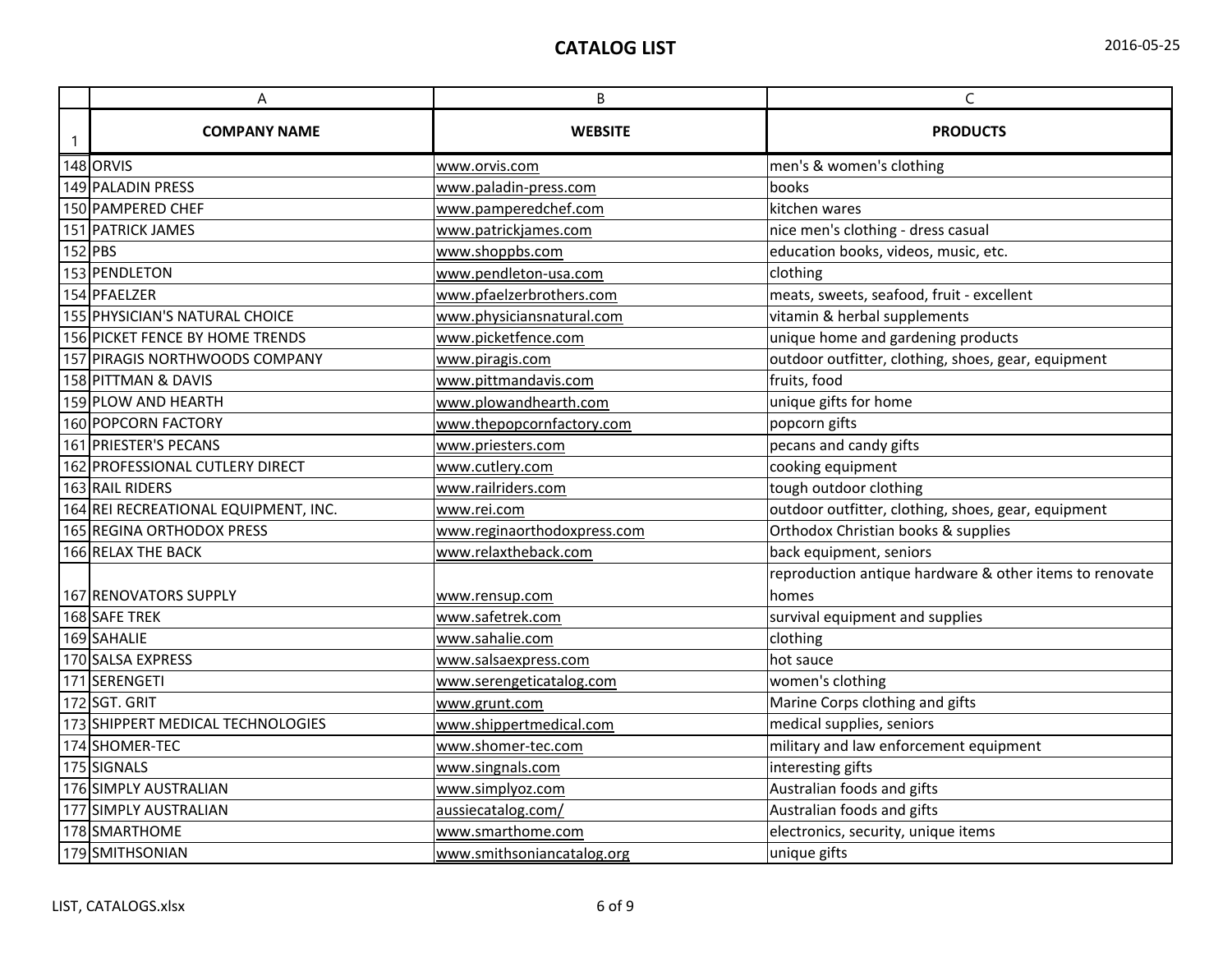|  | 2016-05-25 |  |
|--|------------|--|
|--|------------|--|

| A                                           | B                             | $\mathsf C$                                               |
|---------------------------------------------|-------------------------------|-----------------------------------------------------------|
| <b>COMPANY NAME</b>                         | <b>WEBSITE</b>                | <b>PRODUCTS</b>                                           |
| 180 SMOKY MOUNTAIN KNIFE WORKS              | www.smkw.com                  | knives                                                    |
| 181 SOFT SURROUNDINGS                       | www.softsurroundings.com      | women's clothing, bedding                                 |
| 182 SOLUTIONS                               | www.solutions.com             | handy products for home and kitchen                       |
| 183 SPARROW & JACOBS                        | www.sparrowandjacobs.com      | real estate marketing tools, promotional items            |
| 184 SPICES, ETC.                            | www.spicesetc.com             | herbs and spices                                          |
| 185 SPORTSMAN'S GUIDE                       | www.sportsmansguide.com       | outdoor camping, survival equipment, clothing             |
| 186 SPORTY'S PREFERRED LIVING               | www.sportys.com               | outdoor living, furniture, equipment                      |
| 187 SPORTY'S TOOL SHOP                      | www.sportys.com               | innovative products for home and garden                   |
| 188 SPRINGER                                | www.springer.com              | business, economics, politics, books and papers           |
| 189ST. VLADIMIR'S SEMINARY PRESS            | www.svspress.com              | Orthodox Christian books & supplies                       |
| 190 STAHMANNS GOURMET PECANS                | stahmannspecans.wordpress.com | pecans                                                    |
| 191STAUER                                   | www.stauer.com                | fine jewelry and watches                                  |
| 192 STONE WALL KITCHEN                      | www.stonewallkitchen.com      | fine gifts for kitchen and food                           |
| 193 SUNNYLAND FARMS - PECANS, PLAIN & FANCY | www.sunnylandfarms.com        | nuts, sweets - excellent, food                            |
| 194 SWANSON VITAMINS                        | www.swansonvitamins.com       | name brand supplements and vitamins cheap                 |
| 195 SWISS COLONY                            | www.swisscolony.com           | cheese, nuts, fruits, cakes, cookies and candy gifts      |
|                                             |                               | SENIORS unique products and gifts for home, As Seen on TV |
| 196 TAYLOR GIFTS                            | www.taylorgifts.com           | items                                                     |
| 197 TERRITORY AHEAD, THE                    | www.territoryahead.com        | men & women's clothing                                    |
| THINGS YOU NEVER KNEW EXISTED, A JOHNSON    |                               |                                                           |
| 198 SMITH CO.                               | www.thingsyouneverknew.com    | innovative products for home                              |
| 199 TIME LIFE                               | www.timelife.com              | music, videos, books, etc.                                |
| 200 TOOL CRIB OF THE NORTH                  | www.toolcrib.com              | tools                                                     |
| 201 TRAVEL SMITH                            | www.travelsmith.com           | travel gear, men's & women's clothing                     |
| 202 TROY-BILT                               | www.troybilt.com              | tractors, mowers, tools for garden and farm               |
| 203 UNDERGEAR                               | www.undergear.com             | stylish men's wear for active lifestyles                  |
| 204 UNO ALLA VOLTA                          | www.unoallavolta.com          | unique gifts, jewelry                                     |
| 205 U.S. CAVALRY                            | www.uscav.com                 | military surplus and gear                                 |
| 206 VERMONT COUNTRY STORE                   | www.vermontcountrystore.com   | candy, gifts, bedding, soap, perfume, linen               |
| 207 VIDEO COLLECTION, THE                   | www.videocollection.com       | movies, tv shoes on dvd                                   |
| 208 VILLAGE CANDLE HOME                     | www.villagecandle.com         | candles and supplies                                      |
| 209 WALKING COMPANY, THE                    | www.thewalkingcompany.com     | shoes and boots                                           |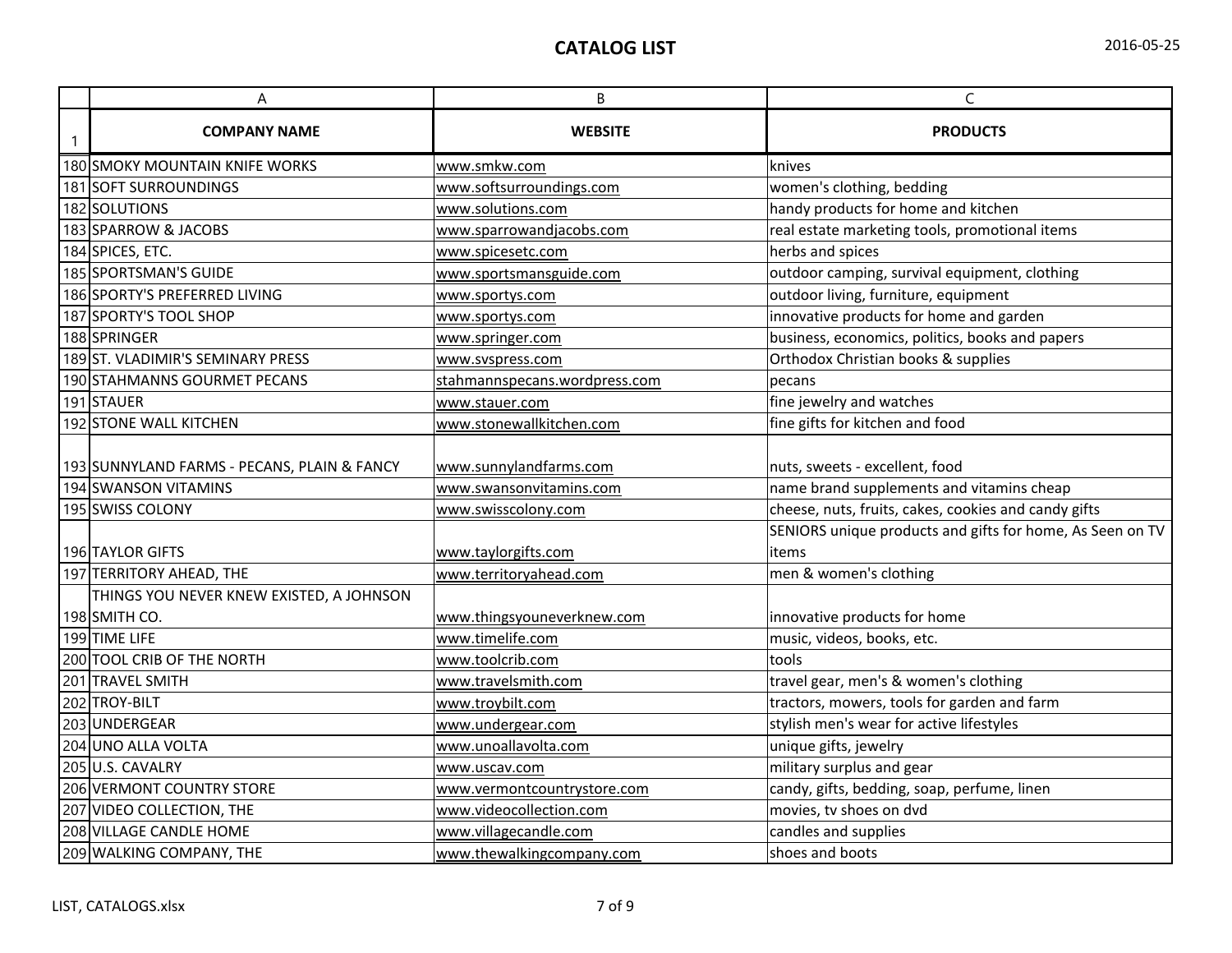| 2016-05-25 |  |
|------------|--|
|------------|--|

|                  | A                                | B                              | $\mathsf{C}$                                              |
|------------------|----------------------------------|--------------------------------|-----------------------------------------------------------|
|                  | <b>COMPANY NAME</b>              | <b>WEBSITE</b>                 | <b>PRODUCTS</b>                                           |
|                  | 210 WALTER DRAKE                 | www.wdrake.com                 | innovative products for home and garden, seniors          |
|                  | 211 WHATEVER WORKS               | www.whateverworks.com          | innovative products for home and garden, seniors          |
|                  | 212 WHOLE WORLD LANGUAGE CATALOG | 800-243-1234                   | language books, audio                                     |
|                  | 213 WILLIAMS-SONOMA              | www.williams-sonoma.com        | kitchen wares                                             |
|                  | 214 WIND AND WEATHER             | www.windandweather.com         | items for wind, weather, garden                           |
|                  | 215 WINE COUNTRY GIFT BASKETS    | www.winecountrygiftbaskets.com | wine gift baskets                                         |
|                  | 216 WINE ENTHUSIAST              | www.wineenthusiast.com         | wine                                                      |
|                  | 217 WINTER SILKS                 | www.wintersilks.com            | clothing                                                  |
|                  | 218 WIRELESS                     | www.thewirelesscatalog.com     | fun and unique gifts                                      |
|                  | 219 WIRELESS AUDIO COLLECTION    | www.wirelesstoo.com            | fans of public radio, CD's, DVD's, etc.                   |
|                  | 220 WISCONSIN CHEESEMAN          | www.wisconsincheeseman.com     | cheese, nuts, fruits, and candy gifts, food               |
|                  |                                  |                                | shoes (Going out of business mid-2012; see Maryland Sq. & |
|                  | 221 WISSOTA TRADER               | www.wissotatrader.com          | B.A. Mason)                                               |
|                  | 222 WOLFERMAN'S                  | www.wolfermans.com             | famous English muffins, crumpets, food                    |
|                  | 223 WOOLRICH                     | www.woolrich.com               | clothing                                                  |
|                  | 224 X-TREME GEEK                 | www.x-tremegeek.com            | computer & electronics                                    |
|                  | 225 ZABAR'S                      | www.zabars.com                 | fine foods, gifts from NY                                 |
| 226              |                                  |                                |                                                           |
| 227              |                                  |                                |                                                           |
| 228              |                                  |                                |                                                           |
| 229              |                                  |                                |                                                           |
| 230              |                                  |                                |                                                           |
| 231              |                                  |                                |                                                           |
| 232              |                                  |                                |                                                           |
| $\overline{233}$ |                                  |                                |                                                           |
| 234              |                                  |                                |                                                           |
| 235<br>236       |                                  |                                |                                                           |
|                  |                                  |                                |                                                           |
| 237              |                                  |                                |                                                           |
| 238              |                                  |                                |                                                           |
| 239              |                                  |                                |                                                           |
| 240              |                                  |                                |                                                           |
| 241              |                                  |                                |                                                           |